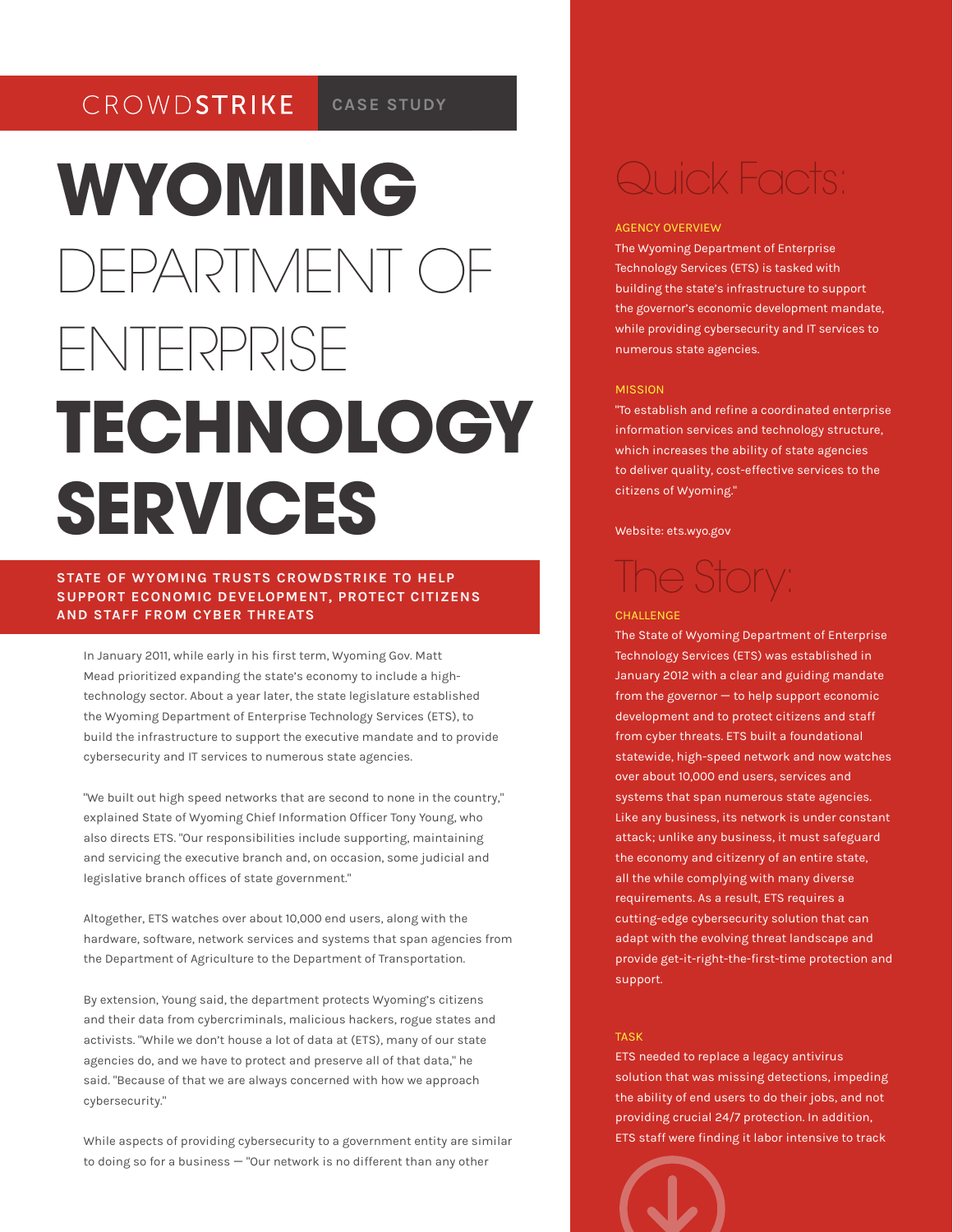network in that it is under constant attack," Young said — there are facets that are unique.

By safeguarding the state's public agencies, ETS is by extension "protecting every citizen in the state of Wyoming," said Senior Security Engineer Jason Strohbehn. "The level of care has to go up accordingly, which means I can't fumble through and work on something for two or three days and hope I get it right. I have to have the tools and I have to have the support to get it right the first time."

The State of Wyoming's network is also very diverse, Strohbehn said. "We have a lot of different compliance requirements, for everything from education and its FERPA requirements to healthcare and its HIPAA requirements," he said. "We have to be able to defend to the proper standard to protect those agencies."

To those ends, ETS staff began looking for a cybersecurity solution to replace its traditional antivirus solution, which was found to be failing in critical areas. "The legacy antivirus solution wasn't cutting it," Strohbehn explained. "We couldn't continue to use old techniques to defend against new attacks. Not to mention we were missing a lot of detections, it was very labor-intensive to go in and fix things, and it was process-heavy."

The legacy solution fell short in it's ability to stop new and emerging cyberattack methods, said ETS IT Administrator Sean Moore. "Malicious hackers are more sophisticated now than they were in the days of single-signature malware," he said. "They're creating malware that can adapt, and we need solutions in place that can adapt with it."

Moore challenged his teams to find a replacement that was both effective and innovative, with the ability to defeat even the most sophisticated attacks targeting the state's systems and citizens. "They came back with a host of different solutions," he said. "But only the CrowdStrike® Falcon® platform really stuck out."

# **CLOUD-NATIVE ARCHITECTURE: FAST DEPLOYMENT, LIGHTWEIGHT AGENT**

**CrowdStrike Falcon Platform Lets End Users Work Safely and Without Interruption**

Installing the Falcon platform across the department's network was "very simple," according to Tim Walsh, supervisor of the department's security and firewall team. "We didn't get any feedback from any customer saying they had problems," he said.

Once the Falcon platform was installed and running, its lightweight agent and cloud-based engine offered seamless and virtually invisible protection. The differences between Falcon and the state's previous endpoint protection product became readily apparent.

"Our legacy AV could bog down a machine and cause problems, but not CrowdStrike," Walsh explained. "Our end users don't know it's there, even though behind the scenes, there's a lot going on."

Wednesdays at noon was a particularly trying time for Wyoming state employees. That was when ETS scheduled the weekly security scans and signature updates

down and mitigate what attacks the legacy AV was able to alert them to. Finally, the legacy solution was unable to stop new and emerging cyberattack methods.

WHY THE STATE OF WYOMING CHOSE **CROWDSTRIKE** 

Both to maintain its cutting-edge reputation and, most importantly, fulfill its guiding mandate, ETS needed to replace a legacy cybersecurity solution with one that is effective, innovative and able to adapt to sophisticated attacks as they continue to evolve. Further, ETS leadership wanted to find a vendor it could rely upon as a partner in the battle against global cybercrime.

After evaluating several cybersecurity solutions, ETS chose the CrowdStrike® Falcon® platform. Not only was the Falcon platform easily deployed without impacting users, its lightweight agent and cloud-based engine offers seamless and virtually invisible protection every hour of every day. Productivity increased not only for end users who no longer had to endure CPUintensive scans, but also for ETS staff who can now identify an attack almost instantaneously and mitigate it faster than ever before, thanks to the heightened real-time forensic visibility into processes the Falcon platform provides. Job satisfaction increased as well, with ETS staff able to be more proactive and less reactive and capable of ensuring end users were protected no matter where they were working from. In addition, the ETS team was able to bolster its effectiveness by engaging with the Falcon OverWatch™ managed hunting service, which ETS staffers likened to "having a 24/7 security operations center" without having to hire an entire new team.

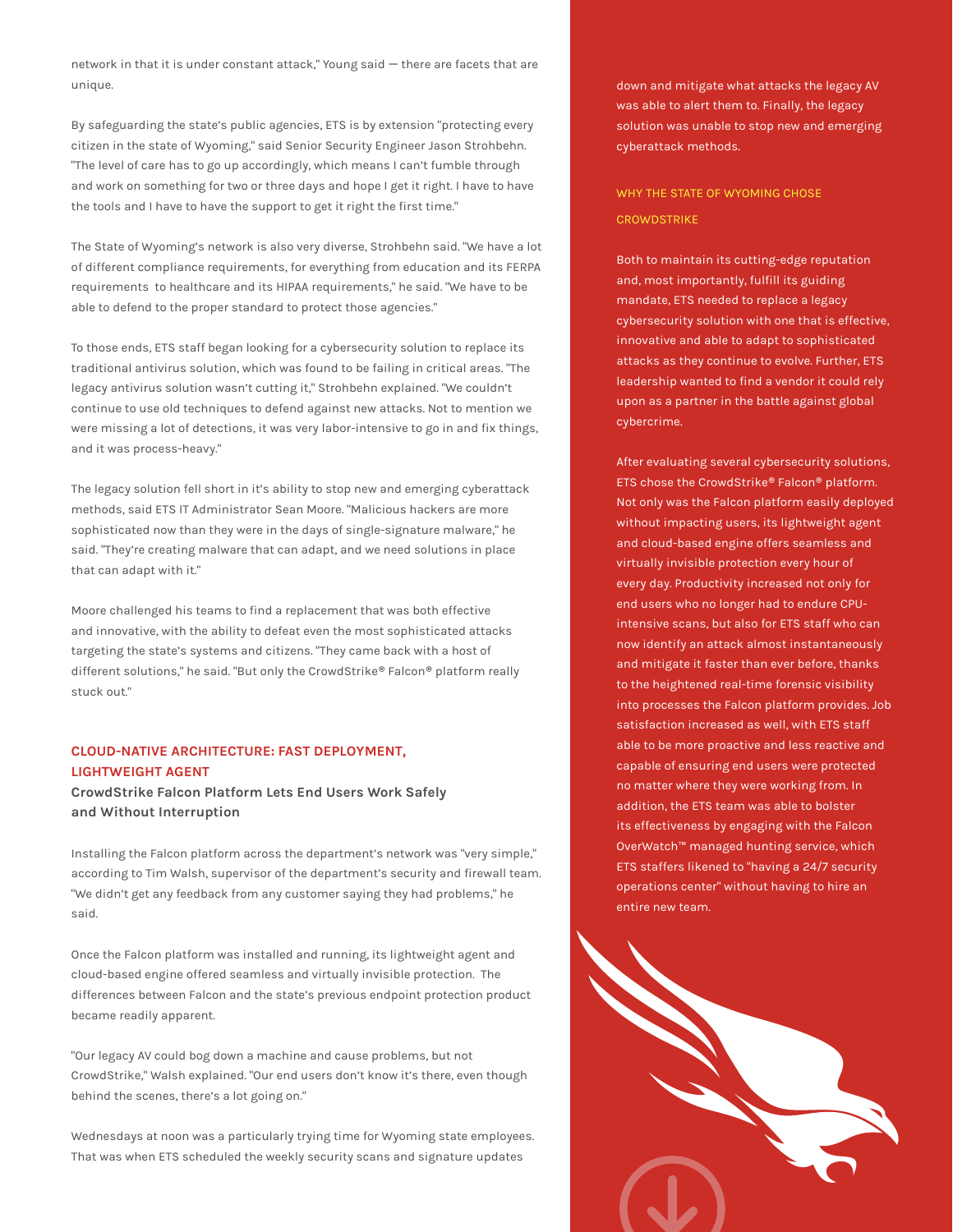

required by the legacy AV solution that the Falcon platform replaced. Moore said the process was so arduous that some end users would submit help tickets asking "How do I turn this thing off?"

"At that time, everybody's computer would slow to a crawl," Strohbehn said. "With CrowdStrike, we're not pushing these CPU-intensive scans, and we're also not facing large signature updates. The Falcon platform is the least intrusive solution we found, and, coincidentally, it gives us the very best protection."

# **NEXT-GEN PROTECTION AGAINST ADVANCED THREATS CrowdStrike Replaces Legacy Antivirus Solution**

The legacy AV solution ETS previously used was also resource-intensive in terms of the time and effort staff spent finding a threat and then performing forensics on it. The Falcon platform has changed that, Moore said. "Using CrowdStrike's tools, we can identify an attack almost instantaneously," he said. "We can then find out which user is affected, where that user is, and then deploy tech people to isolate that machine, clean it, wipe it, re-image it, and return it to the user far, far faster than we've ever been able to do in the past."

Strohbehn praised the heightened real-time forensic visibility into processes the Falcon platform provides. "It lets us get down into the very heart of what's going on during a potential attack," he said. "Rather than just look at a signature and keep it or discard it, we can look and see what an attack is doing and determine if it is even real before we deploy a technician or apply additional resources to it."

Strohbehn is also pleased with CrowdStrike's ability to protect against everything from traditional malware to today's stealthy scripted attacks, as well as the ability to let his team be more proactive and less reactive. By being alerted to threats before they strike, ETS can take preemptive action, rather than getting alerts after events have already occurred. Now ETS can do more than wait until an attack strikes its user's systems, and just "pray that they're okay," he said. "It's been a huge difference for us."

Another big difference the Falcon platform provides, Strohbehn said, is the ability to protect end users wherever they are. "Whether you're at home, whether you're in your office, even if you're overseas, it doesn't matter to us where your state-issued computer is sitting — CrowdStrike is protecting it," he said.

## **PROACTIVE MANAGED THREAT HUNTING**

**CrowdStrike Falcon OverWatch**™ **Team: "Like Having a 24/7 Security Operations Center"**

For ETS staff, one of CrowdStrike's most significant selling points was its Falcon OverWatch™ managed hunting service.

The constant presence of the OverWatch team is "like having a 24/7 security operations center," Director Young said. "For us to replicate that would require the hiring of six to ten full-time employees," he explained, noting the practical and fiscal challenges of fielding such a team of highly trained forensic experts.

"The OverWatch team has our back," Strohbehn said. "When we get an after-hours